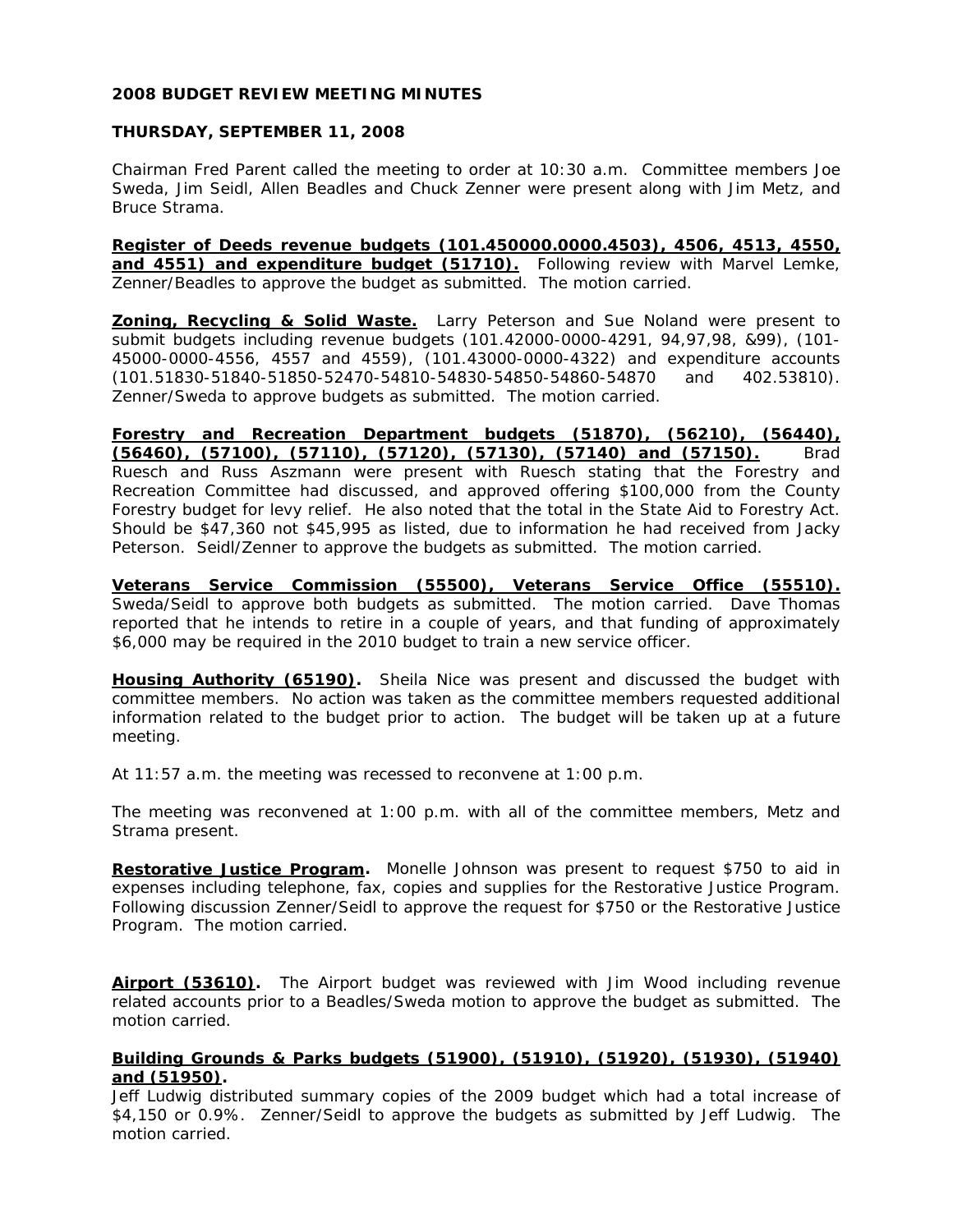**Economic Development (51890).** Coreen Webster, Gilman Foundation, Sue Emmerich, Medford Foundation and Arlen Albrecht were present to request \$15,000 for Economic Development Foundations as in the past several years. Following discussion Sweda/Beadles to approve \$15,000 be included in the 2009 Economic Development budget with each of the three foundations receiving \$5,000. The motion carried.

The meeting was adjourned on a Sweda/Zenner motion and second at 1:58 p.m. The motion carried.

# **FRIDAY, SEPTEMBER 12, 2008**

Chairman Fred parent called the meeting to order at 9:30 a.m. with all members present along with Jim Metz and Bruce Strama.

**Child Support (55400).** Patricia Smith reviewed the proposed budget with committee members. She informed the committee members that she had been informed after approval of the Child Support budget by the Executive Committee on September 5, 2008 that revenue related to indirect cost applied would be lowered. Including the change in revenues she reported that the amount levied to support the budget would increase by .67%. Following discussion Beadles/Sweda to approve the budget as submitted. The motion carried.

**County Clerk (51410).** Zenner/Sweda to approve as submitted with a slight decrease in the working budget. The motion carried

**Elections (51420).** Beadles/Seidl to approve as submitted at \$9,000 less than in 2008. The motion carried. Strama noted that the decrease was due to one half the number of elections in 2009 and that the budget would increase again for the 2010 election cycle.

**Surveyor (51720).** Bob Meyer was present, stating that the portion of the Surveyor budget he has control over is the same as in 2008. Beadles/Seidl to approve the Surveyor budget as submitted. The motion carried.

**Land Information Office (51700).** John Easterly presented the Land Information budget with a 0% increase in the working portion. Following a short review Seidl/Zenner to approve the Land Information Office budget as submitted. The motion carried.

**Marie Koerner submitted budgets including revenue budget (101.45000.0000.4516), and expenditure budgets including Human Resources (51430), County Board (51110), , Contracted Attorney (51230), Central Duplicating (51450), HRA Administration (51460), County Vehicle (51470), Property & Liability (51960), County Vehicle Outlay (62110), Purchasing (111.51550) and Auto Collision & Upset (702.51960).**

The County Board budget increased by approximately 3%, with Property & Liability increasing an estimated 1.4% in budgets presented by Marie Koerner. Beadles/Sweda to approve budgets as submitted. The motion carried.

**Public Health (54110) 10:14 a.m.** Patricia Krug was present to review the budget with the Committee. Following the review, Beadles/Sweda to approve the budget as submitted . The motion carried.

**Commission on Aging (203.55610).** Diane Niggemann was present and reviewed the proposed 2009 budget with the committee. She stated that due to the increased cost of meals and fuel, several sites will have fewer days when the sites are open and meals available. Even with the cost lowering steps taken the proposed Commission on Aging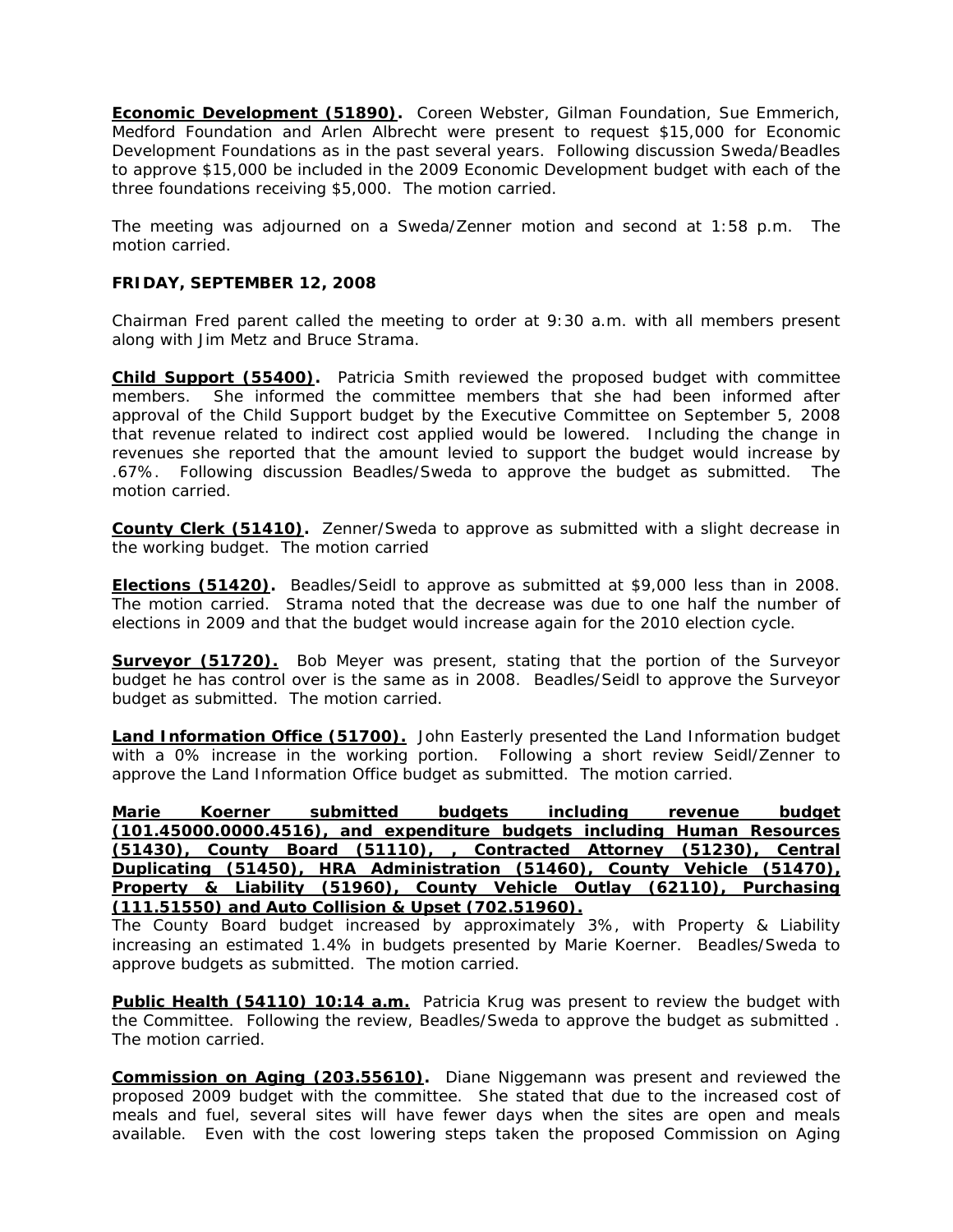budget for 2009 is \$33,337 higher than in 2008. Following discussion it was agreed that 50 % of the increase in the Commission on Aging budget should be funded with fund balance, therefore lowering the total Commission on Aging budget by \$16,669 to \$126,626. Seidl/Zenner to approve the budget as amended with the use of \$16,669 in fund balance to lower the budget total to \$126,626. The motion carried.

**Information Technologies (51440).** Melissa Weinke reviewed the proposed budget with committee members. There was some discussion of the amount budgeted for office supplies as the budgeted amount was considerably higher than the amount spent during each of the past couple of years. Weinke will review the office supplies needs and report back. Following further discussion Seidl/Zenner to approve budget as submitted, with some anticipated savings to be reported by Weinke concerning office supplies. The motion carried.

**Victim Witness (51670).** LeeAnn Raab reported that revenue account #101.42000.0000.4230 should be reduced by \$487 to \$9,115 due to the reduction in intergovernmental aid. The Victim Witness budget increased by \$870 or approximately 1%. Seidl/Beadles to approve the Victim Witness expenditure budget as presented and the revenue budget with the reported decrease of \$487 in the Victim Witness Grant line. The motion carried.

The Committee meeting recessed for lunch at 11:22 a.m. and reconvened at 1:58 p.m. All committee members and Bruce Strama were present for the afternoon session.

**Ambulance Budget (204.63210).** Ron Bohn reviewed the proposed ambulance budget prior to a Sweda/Seidl motion to approve the budget as submitted. The motion carried.

**Medical Examiner (52450).** The Medical Examiner budget was reviewed. The proposed budget was slightly lower than that of 2008. Seidl/Sweda motioned to approve the Medical Examiner budget as presented. The motion carried.

**Sheriff Administration (52110), Jail (52510), D.A.R.E. Program (52140), Jail Fund Improvement (52610), Support Service (52150), Drug Investigation (52160), Hazmat (52430), Emergency Management (52410), 911 Emergency Government (52460), County Vehicle Outlay (62110).** Sweda Beadles to approve the Sheriff Department budgets as submitted. The motion carried

**Corporation Counsel (51220).** Strama noted that the Corporation Counsel budget remained the same as in 2008. Beadles/Seidl to approve the Corporation Counsel budget as submitted. The motion carried.

Sweda/Beadles to adjourn the Budget Review Committee meeting at 2:17 p.m. The motion carried.

# **FRIDAY, SEPTEMBER 19, 2008**

The meeting was called to order at 9:30 a.m. by Chairman Fred Parent with all committee members present along with Jim Metz and Bruce Strama.

**University of WI Extension Office (56710) and Agent budgets, Family Living Agent (56720), Resource Agent (56730), 4-H Agent (56740) and Agriculture (56750).** Strama noted that he had been informed by accountant Larry Brandl that in the Contracted Services line #101.56740.0000.5219 two numbers had been transposed and that the line should read \$27,654, not \$27,645. Arlen Albrecht and Peggy Nordgren were present to review the Extension budgets with committee members. Following review, Beadles/Zenner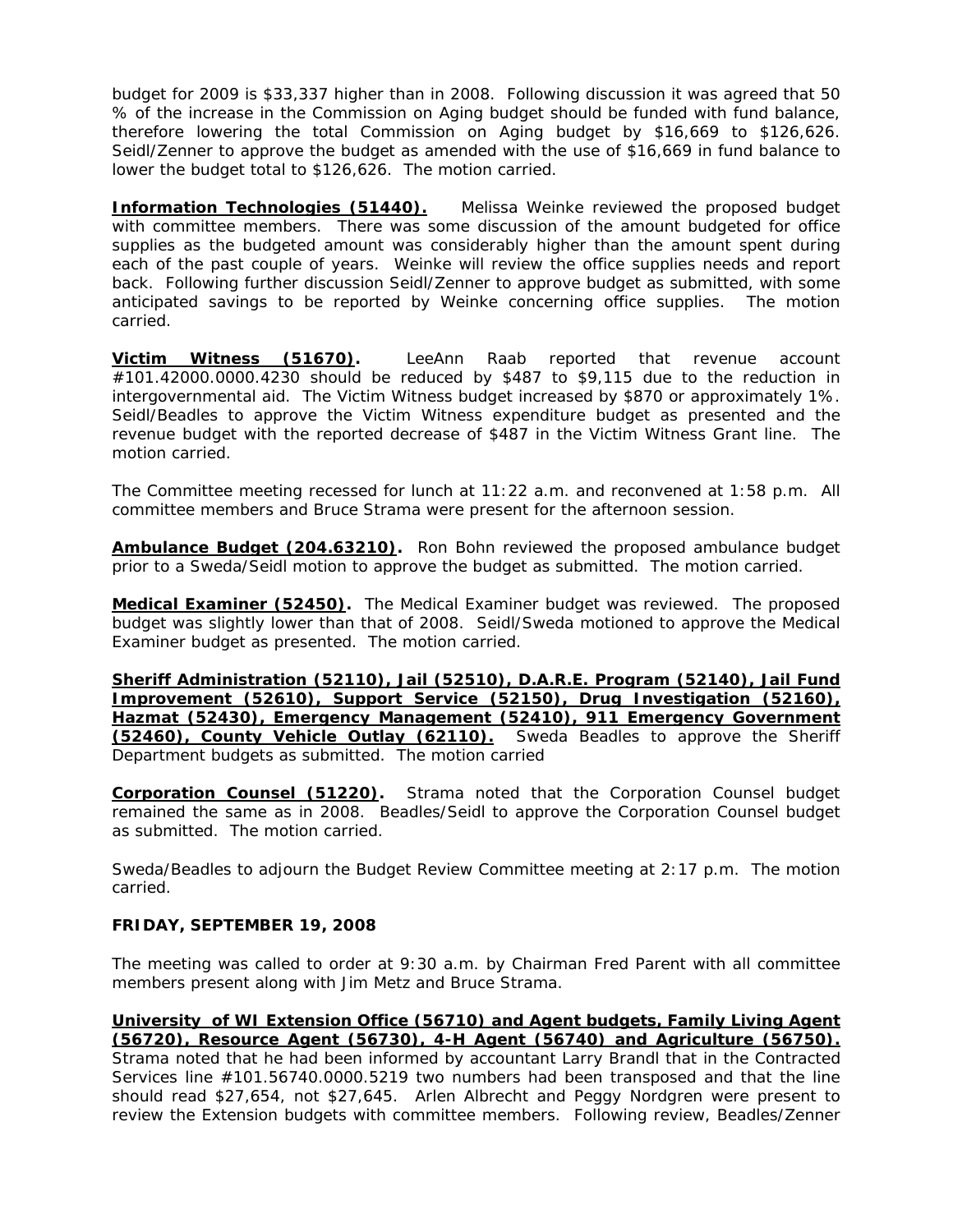to approve the budgets as submitted with an overall decrease in operations of \$46. The motion carried.

**Land Conservation (57410).** Steve Oberle presented the related budgets and reviewed them with the committee prior to a Zenner/Seidl motion to approve the budgets as presented. The motion carried.

**District Attorney (51610).** Seidl/Zenner to approve the District Attorney budget as submitted following review with District Attorney Kelz and Kim Sybers. The motion carried.

**Circuit Court (51210).** Judge Ann Knox Bauer, Laurie Rogers Hartl and Margaret Gebauer were present and submitted the budget which was approved as submitted on a Zenner/Sweda motion. The motion carried.

**Consulting Services (51120);General Accounting (51570); Payroll Accounting(51590); Regional Planning (51810); Tourism (51880); Sundry Unclassified (51990); Historical Society (56110); Consortium Board (56920); Historical Building Outlay (65130); Contingency Fund (69990); Independent Auditing (112-51580); Fire Suppression (113-52220); and Dog License Trust Fund ((801-53900); were all approved as submitted as were the Tax Deed Expense (51910) with Line #5391 "Miscellaneous" decreased by \$250 to \$500 and Grants to Public Libraries (56110) total budget decreased by \$1,958 to total \$252,656 on a Zenner/Seidl motion.** The motion carried.

**Housing Authority (65190).** Sheila Nice distributed department budget information with committee members noting the increase in contracted fees prior to a Zenner/Sweda motion to approve the 2009 Housing Authority budget of \$11,100, with a \$1,100 increase over 2008. The motion carried.

Sweda/Beadles to adjourn the meeting at 11:05 a.m. The motion carried.

#### **Thursday, September 25, 2008**

Finance Committee member Zenner motioned with a second by Sweda to convene as the Budget Review Committee at 10:10 a.m. Accountant Larry Brandl summarized what had transpired at previous sessions noting what reductions need to be made in order to achieve certain levy and mill rates prior to arrival of Deb Wiinamaki at 10:30 a.m.

**Treasurer (51560) .** Following review with Treasurer Deb Wiinamaki, Zenner/Seidl to approve the budget as submitted. The motion carried.

**Real Property Lister (51540).** Zenner/Beadles to approve the Real Property Lister budget as submitted. Wiinamaki also represented the Property Lister's budget as she was unable to attend for medical reasons. The motion carried.

**Indianhead Community Action Agency (56930).** Beadles/Seidl to approve the request for \$1,500.00 as submitted. The motion carried.

**Highway Department.** Jess Sackmann distributed copies of the proposed 2009 Highway Budget summary which included a 2% overall increase. Following review, Sweda/Zenner to approve the Highway Department budget as presented. The motion carried.

**Debt Service Accounts (Funds 304, 305 & 308).** Following review of the debt service accounts, Beadles/Seidl to approve as submitted. The motion carried.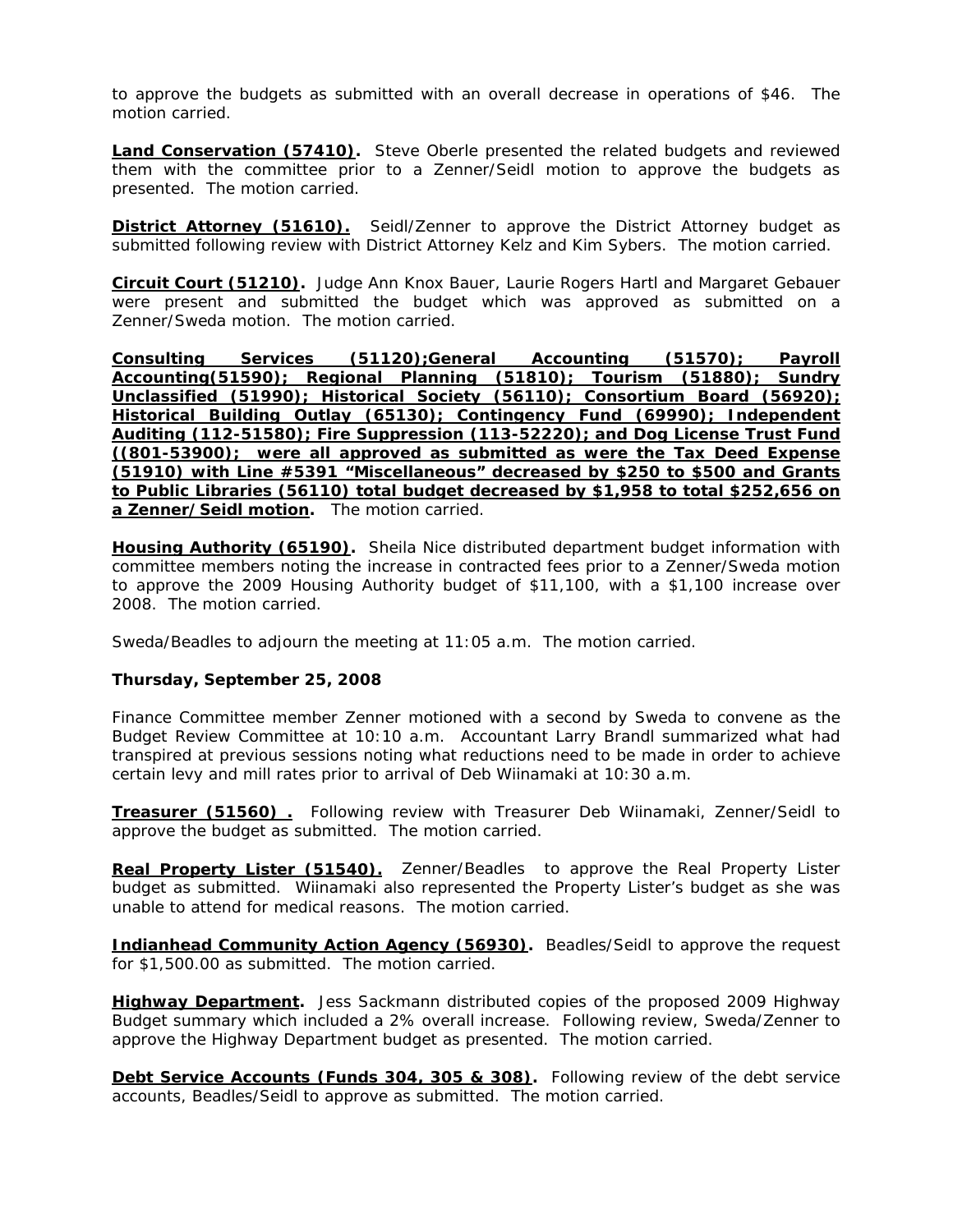**Human Services.** Sue Hady presented a copy of a budget summary, reviewing it with committee members. Zenner motioned to lower the amount levied for Human Services by \$25,000 using Human Services Department fund balance to make up for the difference. There was no second to the Zenner motion and it failed. Parent then motioned to remove the \$3,100 budgeted for Stepping Stones from the budget. There was a second by Seidl followed by passage of the amendment by a three to two margin. Zenner and Beadles voting no. Following passage of the amendment Seidl/Zenner to approve the Human Services budget with the one amendment, removal of the \$3,100 initially budget for Stepping Stones. The motion carried.

The meeting was recessed at 12:15 a.m. until 1:15 at which time committee members reconvened the meeting. Larry Brandl and Bruce Strama were present along with the committee members.

**Information Technology (51440).** Strama distributed a proposal he had received from Melissa Weinke lowering line #5319, office supplies from \$11,627 to \$8,000; line #5812, internet from \$8,200 to \$7,950; and line #5813, software expansion from \$6,265 to \$3,400. The total savings from the proposed changes is \$6,742.00. Seidl/Zenner to approve the amendments to the previously approved Information Technology budget. The motion carried.

**County Sales Tax Revenue (41200).** Beadles/Sweda to increase the sales tax revenue by \$20,000 to \$960,000 as the latest monthly reports seem to support the increase. The motion carried.

**Environmental Impact Fees (101.42000.0000.4270).** Zenner/Beadles to approve use of the annual environmental impact fees that the county will receive in 2009, \$45,885 as a revenue for the 2009 budget. The motion carried.

**Payroll Accounting(51590).** Zenner/Sweda to reduce the previously approved payroll budget by removing \$6,000 from line #5813 equipment outlay resulting in a total budget for payroll of \$74,923. The motion carried.

There was further discussion of possible amendments to budgets which would reduce the levy needed for the 2009 budget. Strama was directed to inform related department heads of possible amendments to their budgets and request that they attend the next meeting to represent their departments unless they are agreeable to proposed changes. Those changes include increasing fines and forfeitures, lowering funding for the wellness program and office furniture and a possible reduction in the County Board budget, Airport Outlay, Tax Deed Land Cleanup, Consortium Board, and Board of Other County Prisoners budgets. There was also discussion of possible use of additional Forestry funds.

An additional Budget Review Committee meeting was scheduled for Thursday, October 2, 2008 at 10:00 a.m. to discuss possible amendments.

Sweda/Beadles to adjourn the meeting at 2:16 p.m. The motion carried.

#### **Thursday, October 2, 2008**

Chairman Fred Parent called the meeting to order at 10:00 a.m. Committee members Joseph Sweda, James Seidl and Chuck Zenner were present with Allen Beadles absent, excused. Also in attendance were Jim Metz, Bruce Daniels, Marie Koerner, Linda Daniels, Larry Brandl and Bruce Strama.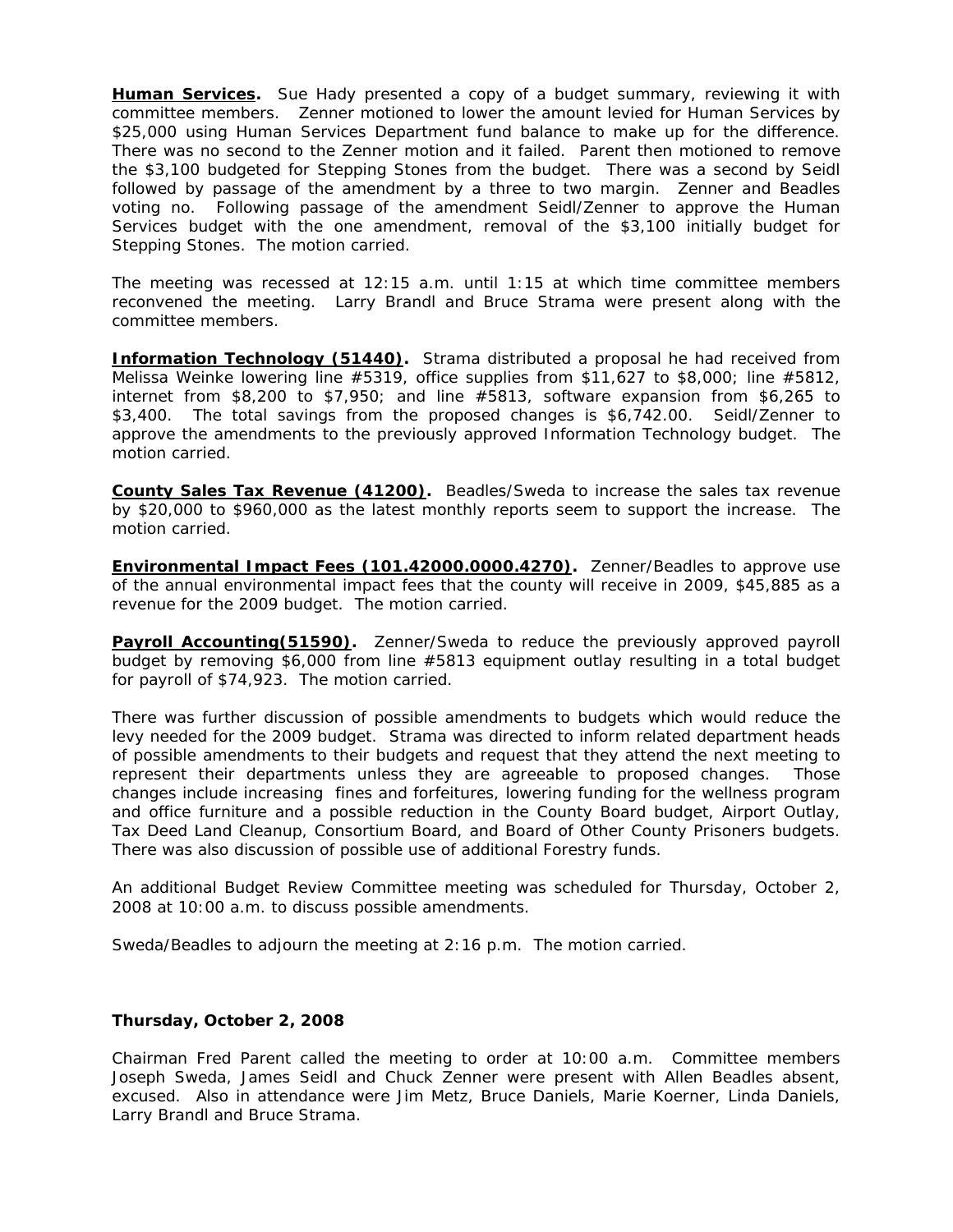Sweda/Zenner to approve the minutes of the prior 2008 budget review meetings in consideration of the 2009 budget. The motion carried.

**Board of Other County Prisoners (101.45000.0000.4525).** Bruce Daniels was present to discuss increasing the revenue from boarding of prisoners. He stated that he had contacted Marathon and Price Counties in reference to possibly boarding additional prisoners, along with reviewing the possibility of boarding state prisoners. Daniels felt that an additional \$50,000 in revenue in the prisoner boarding line was not unreasonable. Seidl/Zenner to approve increasing the Boarding of Other County Prisoners line by \$50,000 to \$450,000. The motion carried.

**Wellness Program Expense (51430-5337).** Marie Koerner stated that she had no problem with deleting the \$5,000 she had budgeted for wellness activities in 2009, but that if the need arises in the future she may have to budget for the wellness expenses. Sweda/Zenner to delete the \$5,000 originally budgeted for wellness expense in line #5337 of that 2009 budget. The motion carried.

**County Board (51110).** Koerner in representing the County Board budget agreed to lowering the Outlay line #5813 by \$710 to total \$1,280. The move would allow purchase of a portion of the office furniture requested previously with budgeting for the remainder in next year's budget. She also suggested lowering line #5321 in that same budget by \$500 to total \$4,000.

Zenner/Seidl to approve reductions in line #5813 of \$710 and #5321 by \$500 in the 2009 County Board Budget. The motion carried.

**Fines, Forfeitures & Penalty (101.44000).** Sweda/Zenner to increase revenue by \$10,000 in the Fines & Forfeitures account to total \$70,000. The motion carried.

**Consortium Board (101.56920).** Zenner/Seidl to delete the \$1,000 originally budgeted in the 2009 Consortium Board budget. The motion carried.

**Airport Outlay (101.65120.000.5829).** Seidl/Sweda to reduce the Airport Outlay line by \$14,500 to total \$25,500. The motion carried.

**Tax Deeds Land Cleanup.** Zenner/Seidl to reduce the Tax Deeds Land Cleanup budget by \$2,380.00 to -0- in the levy total. The motion carried.

**Grants to Public Libraries (101.56110) and dental insurance premiums.** Jim Seidl noted that there had been an error made by the D.R. Moon Memorial Library in their calculation of fees owed the and that the total Library Budget should be lowered by \$88.00 to total \$252,568. Larry Brandl also noted that the Dental Insurance premiums were 5% not 3% as estimated which will require and increase of \$1,920.00 in dental insurance to be paid by the county. Seidl/Zenner to approve the amendments in both the Grants to Public Libraries and the dental insurance premiums. The motion carried.

**Contingency Fund (101.69990) and Economic Development (101.51890).**  Zenner/Sweda to decrease the amount budgeted in the Contingency Fund by \$50,000 and to eliminate the \$15,000 previously budgeted for economic development. The motion carried.

Sweda/Zenner to apply \$500,000 of fund balance along with the adjustments listed which will result in a 2009 levy of \$9,037,959.00, a 3.5% increase from 2008 and require a mill rate of 7.05 and to submit the 2009 budget to the full County Board. The motion carried. There will be a slight reduction when computer aid of approximately \$27,000 is figured in at the end of the process.